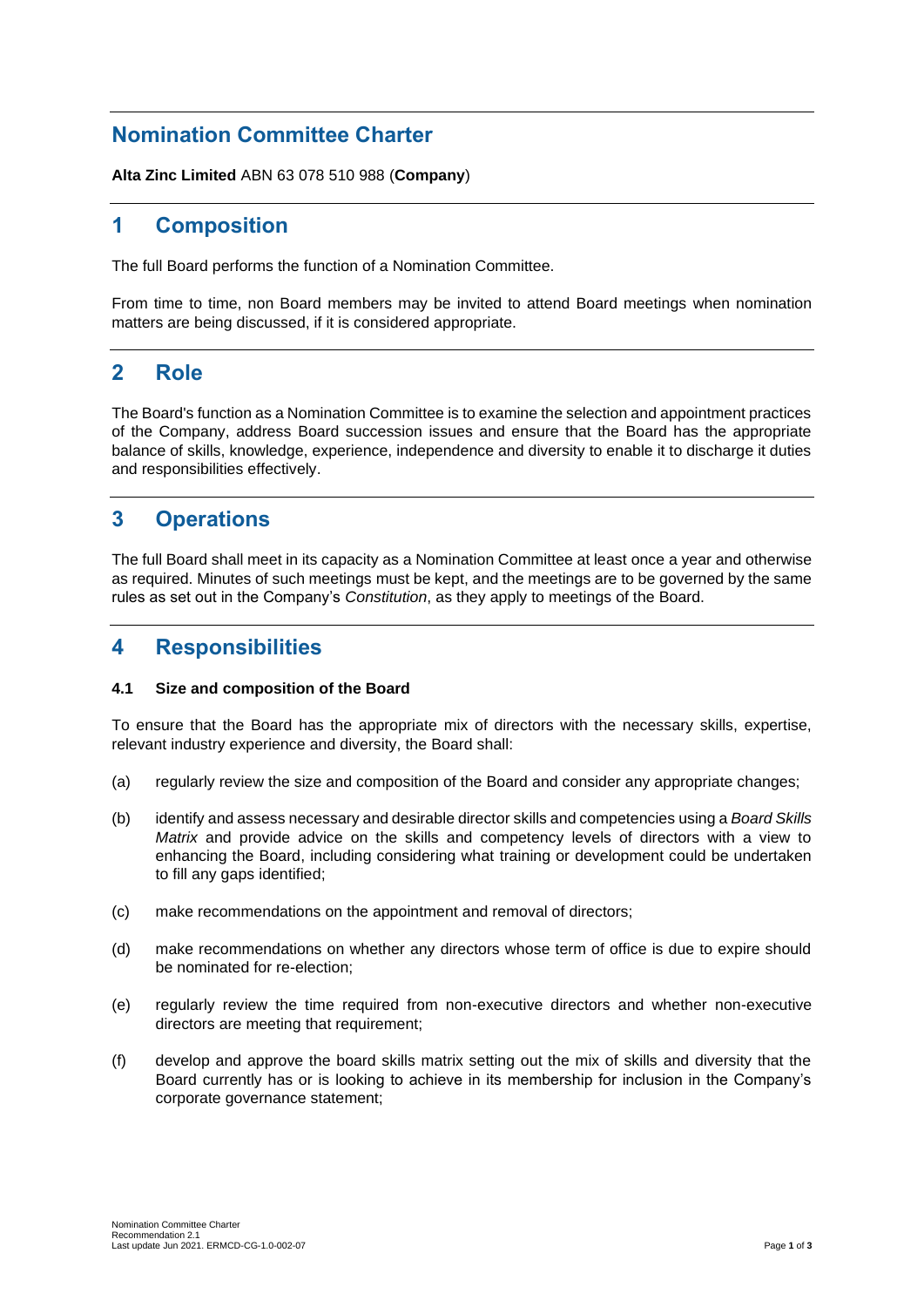- (g) make recommendations to the Board as to appropriate measurable objectives for achieving gender diversity, and annually review those objectives and the Company's progress towards achieving them;
- (h) review the Company's *Diversity Policy* at least annually and make decisions as to any strategies required to address Board diversity; and
- (i) regularly review and consider and note at least annually on the relative proportion of women and men at all levels of the economic group controlled by the Company.

#### **4.2 Selection process for new directors**

The Board shall review the Company's *Policy and Procedure for Selection and (Re)Appointment of Directors* and carry out its role in the process as outlined in that policy. The procedure should be transparent to promote investor understanding and confidence in the process.

The Board is responsible for evaluating the balance of skills, knowledge, experience, independence and diversity on the Board and, in the light of this evaluation, preparing a description of the role and capabilities required for a particular appointment.

The Board is empowered to engage external consultants in its search for a new director, particularly as a means to increase the presentation of candidates which meet the requirements and objectives set pursuant to the Company's *Diversity Policy*.

#### **4.3 Performance evaluation**

The Board shall:

- (a) develop a process for evaluation of the performance of the Board, Board committees (if any) and individual Board members in accordance with the Company's Process for *Performance Evaluations*;
- (b) consider and articulate the time required by Board members in discharging their duties efficiently;
- (c) undertake continual assessment of directors as to whether they have devoted sufficient time in fulfilling their duties as directors; and
- (d) develop a process for and carry out an evaluation of the performance of the Managing Director in accordance with the Company's *Process for Performance Evaluations*.

#### **4.4 Induction and continuing professional development**

The Board shall:

- (a) implement ways of enhancing the competency levels of directors;
- (b) review and implement the Company's *Induction Program*;
- (c) ensure new directors participate in the *Induction Program*;
- (d) ensure that any director who does not have specialist accounting skills or knowledge has a sufficient understanding of accounting matters to fulfil his or her responsibilities in relation to the Company's financial statements;
- (e) provide all directors with access to ongoing education relevant to their position in the Company, including education concerning key developments in the Company and in the industry and environment within which it operates; and